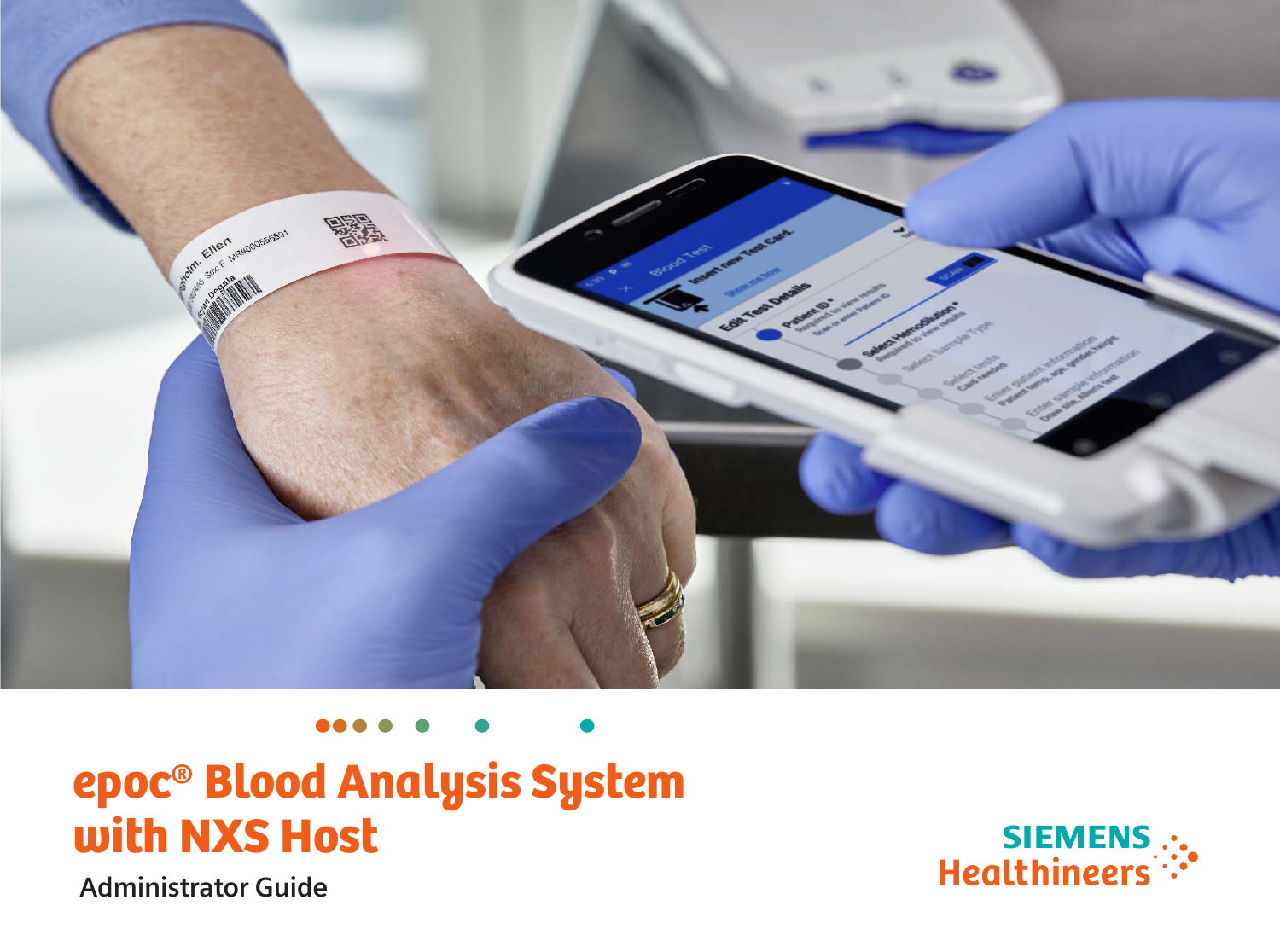# Table of Contents

| User Management  11          |  |
|------------------------------|--|
|                              |  |
|                              |  |
|                              |  |
| Data Management  15          |  |
|                              |  |
| Software and eVAD Updates 17 |  |

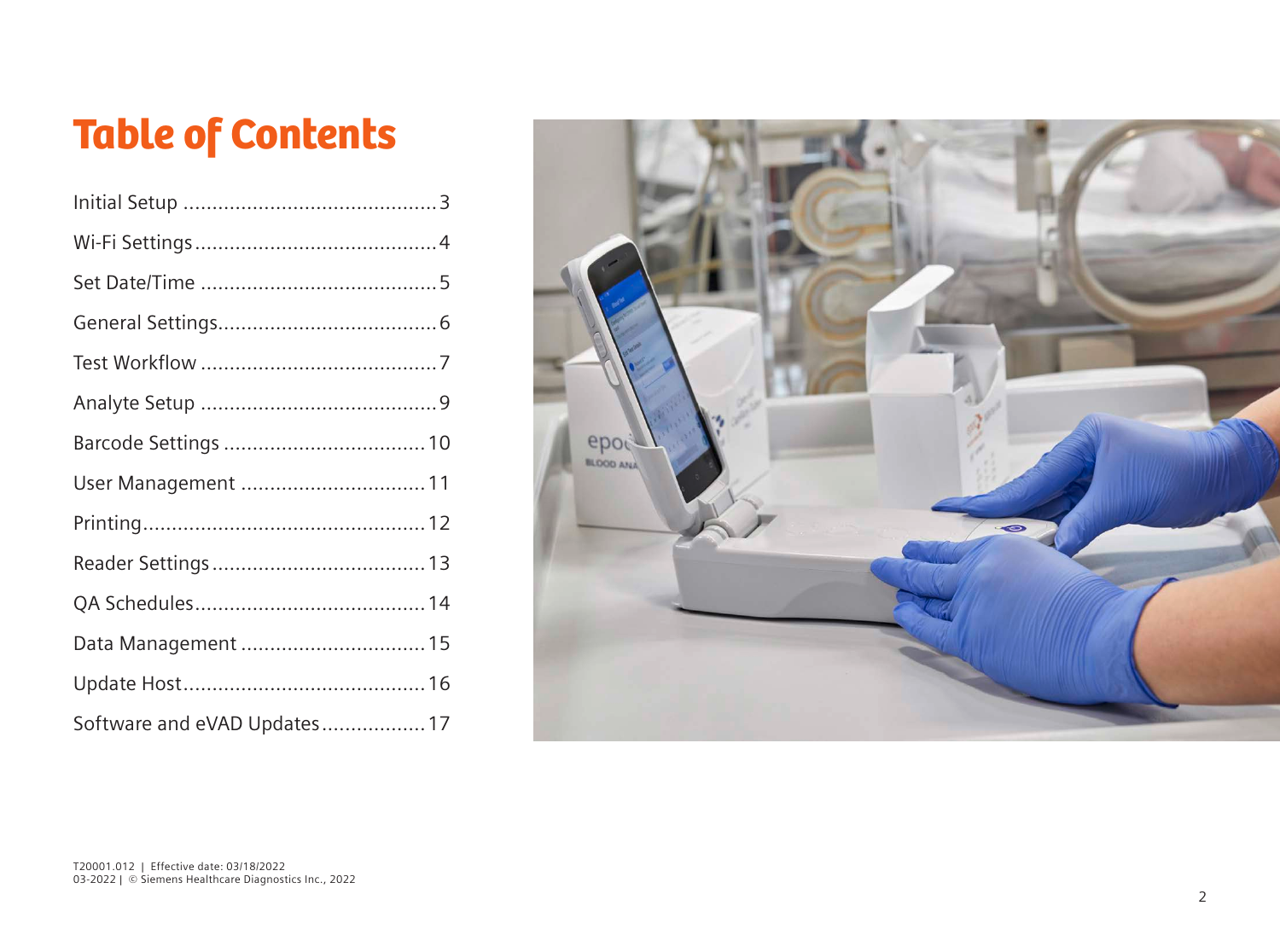#### Initial Setup

- 1. Reference the **epoc® with NXS Host Quick Start Guide** (found in original packaging) to perform the initial setup for the Host
	- Powering on the Host
	- Logging in as an administrator
	- Connecting the Host to Wi-Fi
	- Connecting the Host to a Data Manager (if present)
- 2. If connecting to a Data Manager, the initial setup can be performed in the Data Manager and synced to all Hosts. If NOT connecting to a Data Manager, initial setup must be repeated for all Hosts.

| 04-Aug-20 13:00                                                      | ♥■ 93%          |
|----------------------------------------------------------------------|-----------------|
| epoc <sub>c</sub> e<br><b>BLOOD ANALYSIS</b><br>Version 4.3.11 About |                 |
| administrator                                                        |                 |
| Password                                                             | Scan <b>III</b> |
| <b>SIGN IN</b>                                                       |                 |
|                                                                      |                 |
|                                                                      |                 |
|                                                                      |                 |
|                                                                      |                 |
|                                                                      |                 |
|                                                                      |                 |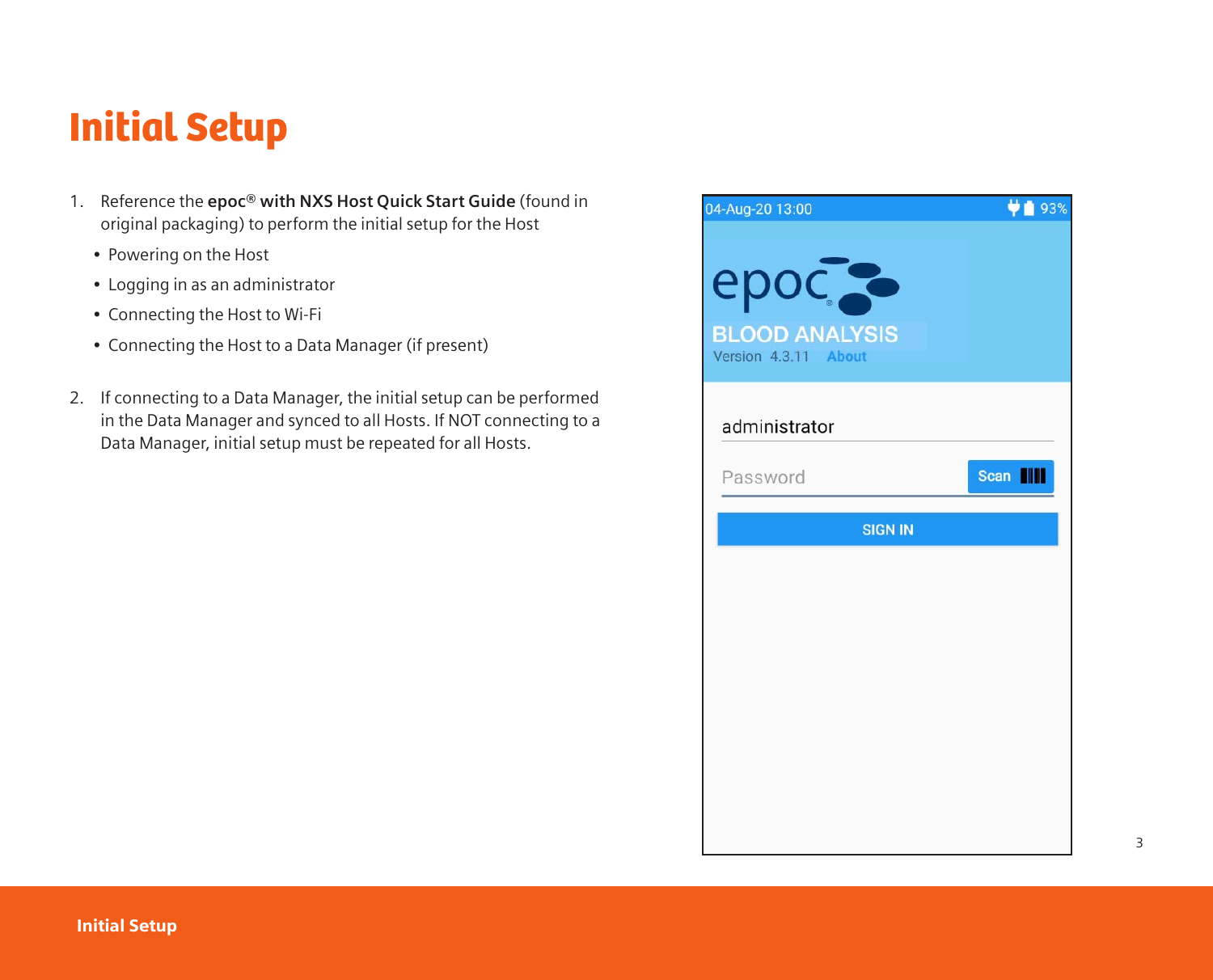## Wi-Fi Settings

- 1. Use the toggle on the right side of the Host screen to enable **Use Wi-Fi**
- 2. For networks that broadcast their SSID: Find your network on the list and select it. Enter the required network security information and password provided by your facility's Information Technology department, then select **CONNECT**.
- 3. For networks that DO NOT broadcast their SSID: Scroll down to the end of the list and select **Add network**. Enter the required network security information as provided by your facility's Information Technology department, then select **SAVE**.

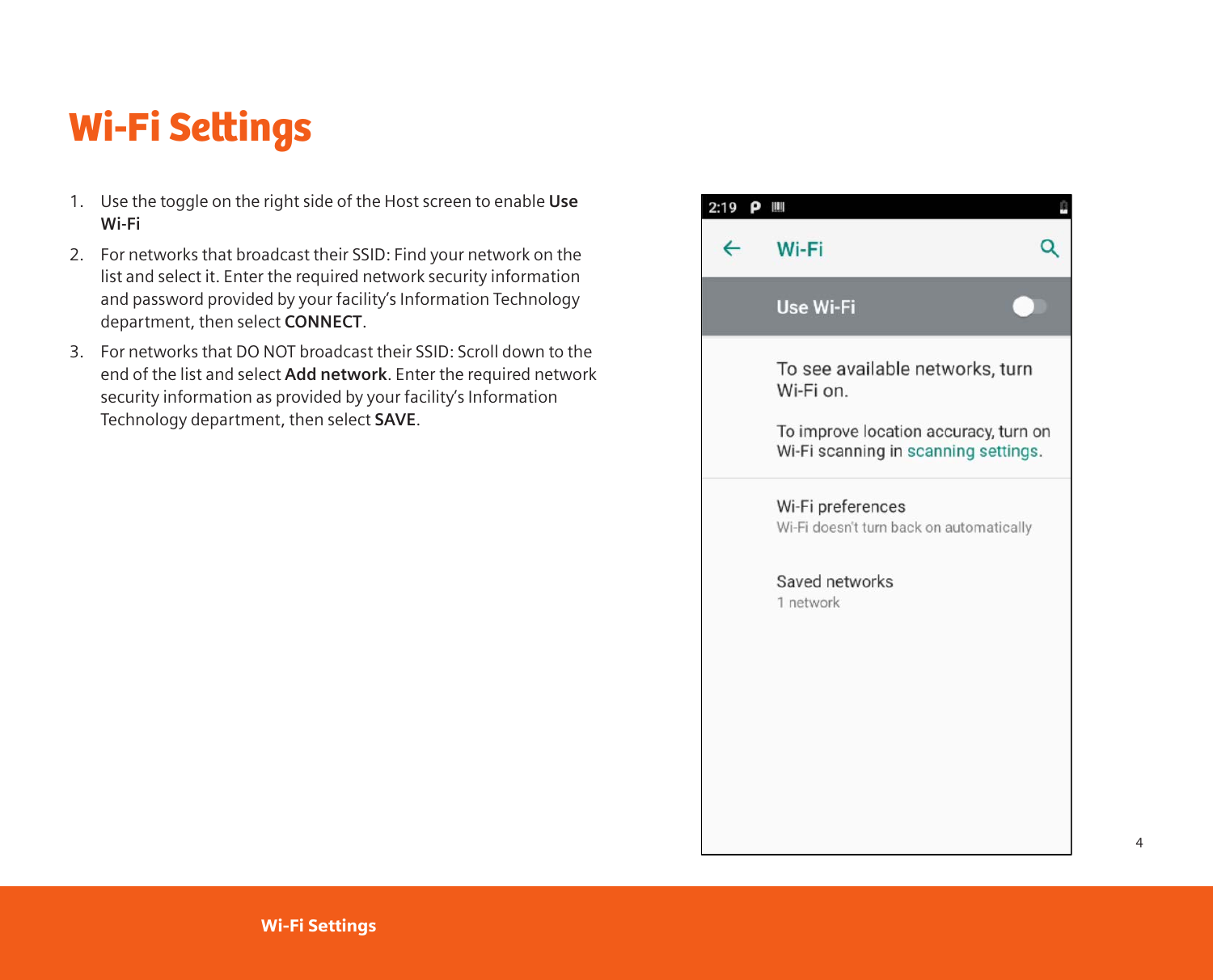#### Set Date/Time

- 1. Select **Automatic date & time, Use GPS-provided time**, or **Off** to choose automatic or manual time setting.
- 2. Select **Set date** and **Set time** if setting manually.
- 3. Use **Select time zone** to choose correct region and time zone.
- 4. Use the toggle on the right side of the Host screen to enable or disable **Automatic 24-hour format**, and **Use 24-hour format** for automatic or manual time setting.

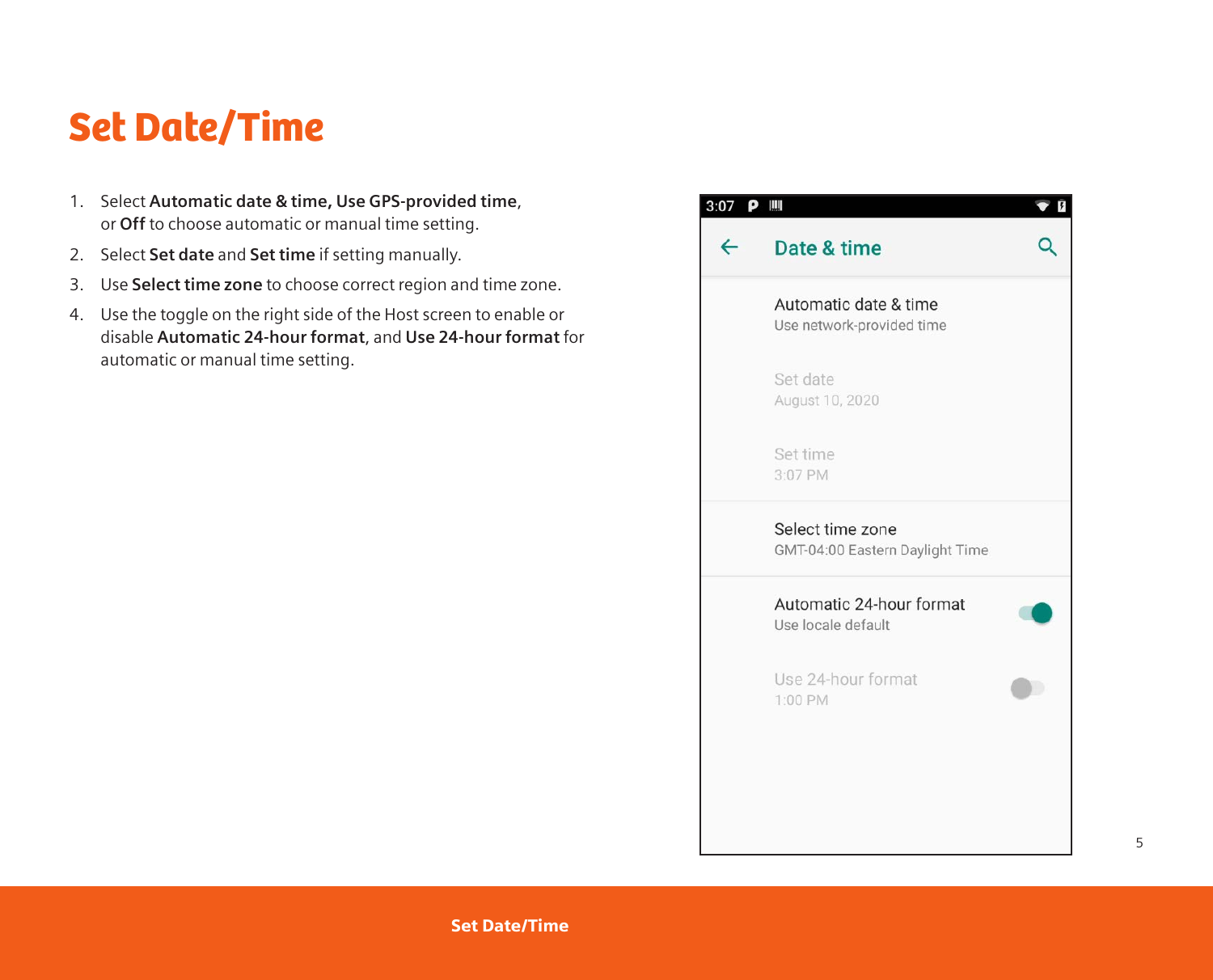### General Settings

- 1. Select **Language** to choose the language displayed on the Host
- 2. **Host name:** Input desired Host name
- 3. **Facility Name:** Input desired facility name
- 4. **Authorization to login/run tests** and **Authorization to view tests:** Choose the requirements when logging into the Host and for viewing tests. ID and password is recommended for multiple user environments.
- 5. **Temperature Units**: Select Fahrenheit (°F) or Celsius (°C)
- 6. **Height Units:** Select inches or centimeters (cm)
- 7. **Allow expired Test Cards:** Training purposes only (results will not be shown)
- 8. **Save raw data:** When enabled, diagnostic data will be saved for all or failed tests only. Data saved is retrieved by Epocal authorized personnel only.
- 9. **Log out after inactivity?:** Toggle on to enable automatic log out
- 10. **Automatic logout timer:** Select number of minutes before logout
- 11. **Delete blood tests:** Select when blood test results will be deleted from the Host

| 11-Aug-20 08:13                                                              | 91% |
|------------------------------------------------------------------------------|-----|
| $\leftarrow$<br><b>General Settings</b>                                      |     |
| Use the volume UP and DOWN buttons to change device<br>volume<br>$\triangle$ |     |
| Language                                                                     |     |
| English                                                                      |     |
| Host name                                                                    |     |
| T1H02HL2P3229                                                                |     |
|                                                                              |     |
| Facility name                                                                |     |
| Authorization to login/run tests                                             |     |
| None                                                                         |     |
| Authorization to view tests                                                  |     |
| None                                                                         |     |
| <b>Temperature Units</b>                                                     |     |
| $^{\circ}$ C                                                                 |     |
| <b>Height Units</b>                                                          |     |
| $\sim$ m                                                                     |     |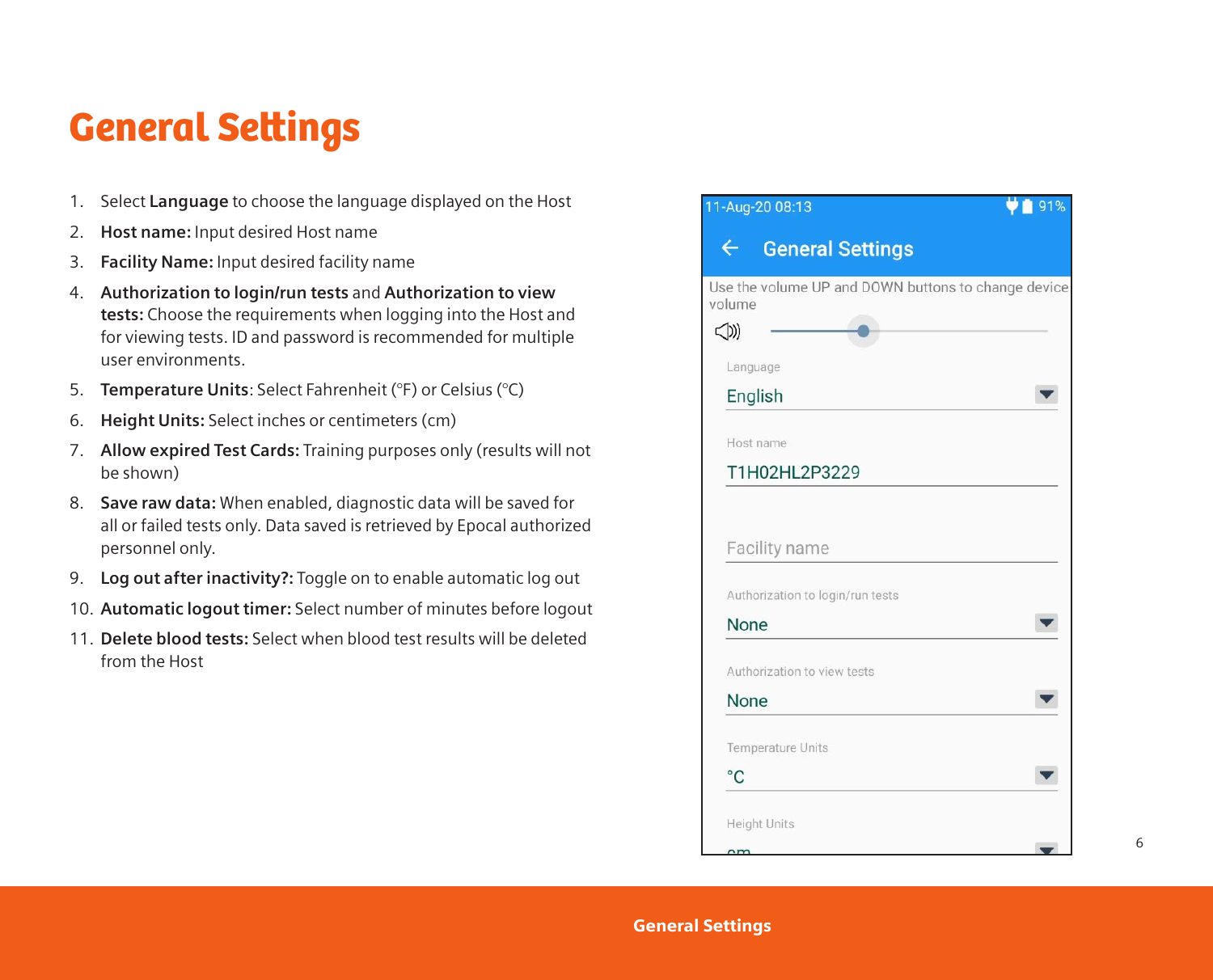#### Test Workflow

- 1. **Enforce critical handling:** When enabled, the button REPORT CRITICAL RESULTS will display on the top of the screen when a critical result is generated.
- 2. **Allow user to reject test:** When enabled, displays a button above test results allowing users to mark a test as "rejected"
- 3. **Additional documentation fields:** When enabled, extra fields for recording additional test information will be available during blood testing
- 4. **Retain Patient ID:** When enabled, the Host will automatically recall the Patient ID from the previously run test.
- 5. **Retain sample type:** When enabled, the Host will automatically recall the Sample Type selection from the previously run test.
- 6. **Require sample type:** enforces sample type selection before displaying results
- 7. **Allow data recall:** When enabled, the Host retains all the information entered from the previous test if the previous test failed

#### 11-Aug-20 08:14  $\bullet$  1 91% **Test Workflow**  $\leftarrow$ Enforce critical handling Allow user to reject test  $\mathbb{Z}$ Additional documentation fields  $\Box$ **Retain Patient ID** Retain sample type  $\Box$  $\Box$ Require sample type Allow data recall  $\Box$ Close completed tests after inactivity  $\blacksquare$ One test mode  $\Box$ **Fixed Patient ID length Apply Hemodilution** Force selection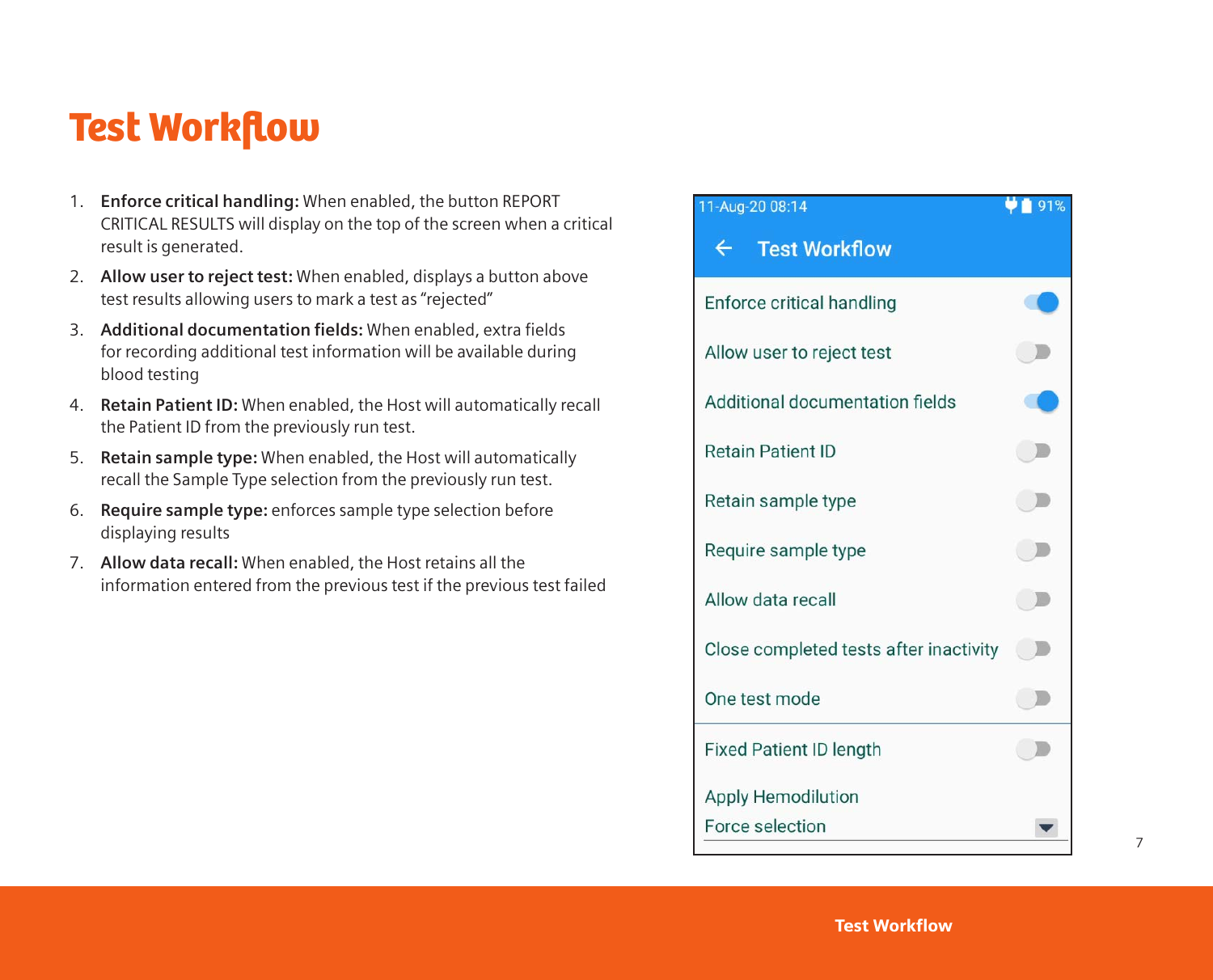#### Test Workflow

- 8. **Close completed tests after inactivity:** When enabled, the Host will automatically disconnect from epoc Reader and close the test after a set period of inactivity when a successful test has been completed. This allows for automatic synchronization with data managers if applicable.
- 9. **One test mode:** When enabled, the Host will automatically synchronize and logout after closing a test
- 10. **Fixed Patient ID length:** When enabled, a fixed length for the Patient ID field can be set
- 11. **Apply Hemodilution:** Use the ability to apply Hemodilution to correct hematocrit results for the amount of hemodilution in a patient sample.
- 12. **Select Sample Types:** Enable sample types from the list of supported sample types

#### **Note:**

Hemodilution is used to correct hematocrit results for patients undergoing cardiopulmonary bypass, ECMO, or patients receiving large amounts of IV fluids. Please see section 12.15 in the epoc System Manual with epoc NXS Host for more information.

| 11-Aug-20 08:14                              | 91% |
|----------------------------------------------|-----|
| $\leftarrow$<br><b>Test Workflow</b>         |     |
| Enforce critical handling                    |     |
| Allow user to reject test                    |     |
| Additional documentation fields              |     |
| <b>Retain Patient ID</b>                     |     |
| Retain sample type                           |     |
| Require sample type                          |     |
| Allow data recall                            |     |
| Close completed tests after inactivity       |     |
| One test mode                                |     |
| <b>Fixed Patient ID length</b>               |     |
| <b>Apply Hemodilution</b><br>Force selection |     |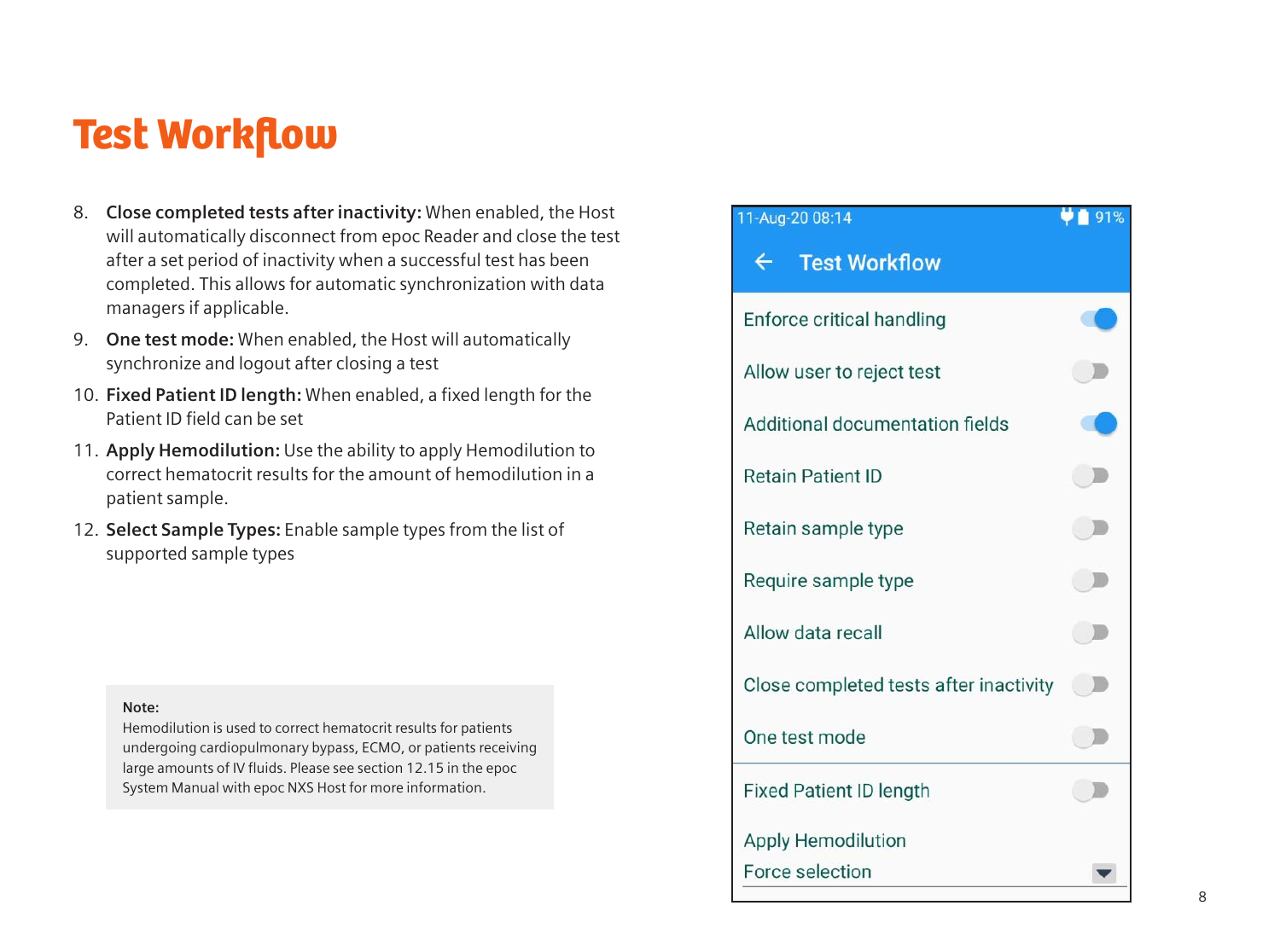### Analyte Setup

- 1. Use the **Enabled** column to toggle the analyte selection as enabled or disabled
- 2. Use the **Selected by default** column to select the check box to enable the default ordering of an analyte for sample processing
- 3. Use the **Edit unit & ranges** column to edit the reportable range for an analyte as well as the critical and reference ranges by sample type. Select **COPY RANGES TO** to copy ranges to other sample types.

| 11-Aug-20 08:14  |                      |                          | 91%                   |
|------------------|----------------------|--------------------------|-----------------------|
| $\leftarrow$     | <b>Analyte Setup</b> |                          |                       |
| Gases+           | Enabled              | Selected<br>by default   | Edit unit<br>& ranges |
| pH               |                      | $\blacktriangledown$     |                       |
| pCO <sub>2</sub> |                      | $\blacktriangledown$     | B                     |
| p02              |                      | $\blacktriangleright$    | Þ                     |
| pH(T)            |                      | $\overline{\mathcal{L}}$ |                       |
| pCO2(T)          |                      | Z                        |                       |
| pO2(T)           |                      | ☑                        |                       |
| cHCO3-           |                      | M                        | Ø                     |
| BE(ecf)          |                      | ☑                        | Ø                     |
| BE(b)            |                      | ☑                        | 2                     |
| cSO <sub>2</sub> |                      | ☑                        | Ì                     |
|                  |                      |                          |                       |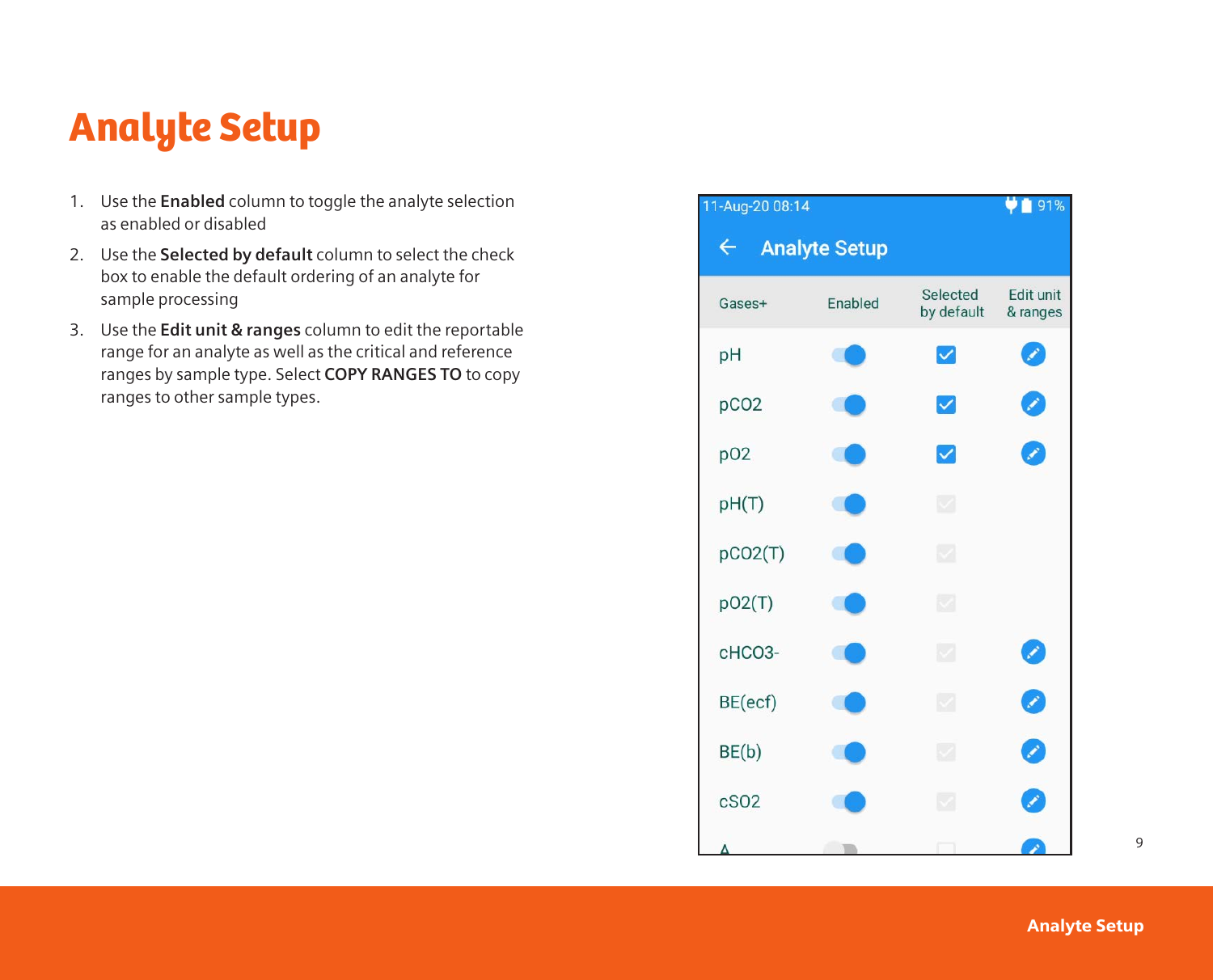### Barcode Settings

- 1. Select **User ID, Password, Patient ID, Lot #, ID2, Comments,** or **Other**
- 2. Select **1D barcode symbologies** or **2D barcode symbologies**
- 3. Enter the desired number of digits to crop from the beginning or end of the specified barcode (optional)
- 4. Select which barcode types to enable by using the toggle on the right side of the Host screen

| 1-Aug-20 08:15     | $\frac{1}{2}$ 91% |
|--------------------|-------------------|
| ← Barcode Settings |                   |
| <b>Barcodes</b>    |                   |
| User ID            |                   |
| Password           |                   |
| <b>Patient ID</b>  |                   |
| Lot $#$            |                   |
| ID <sub>2</sub>    |                   |
| Comments           |                   |
| Other              |                   |
|                    |                   |
|                    |                   |
|                    |                   |
|                    |                   |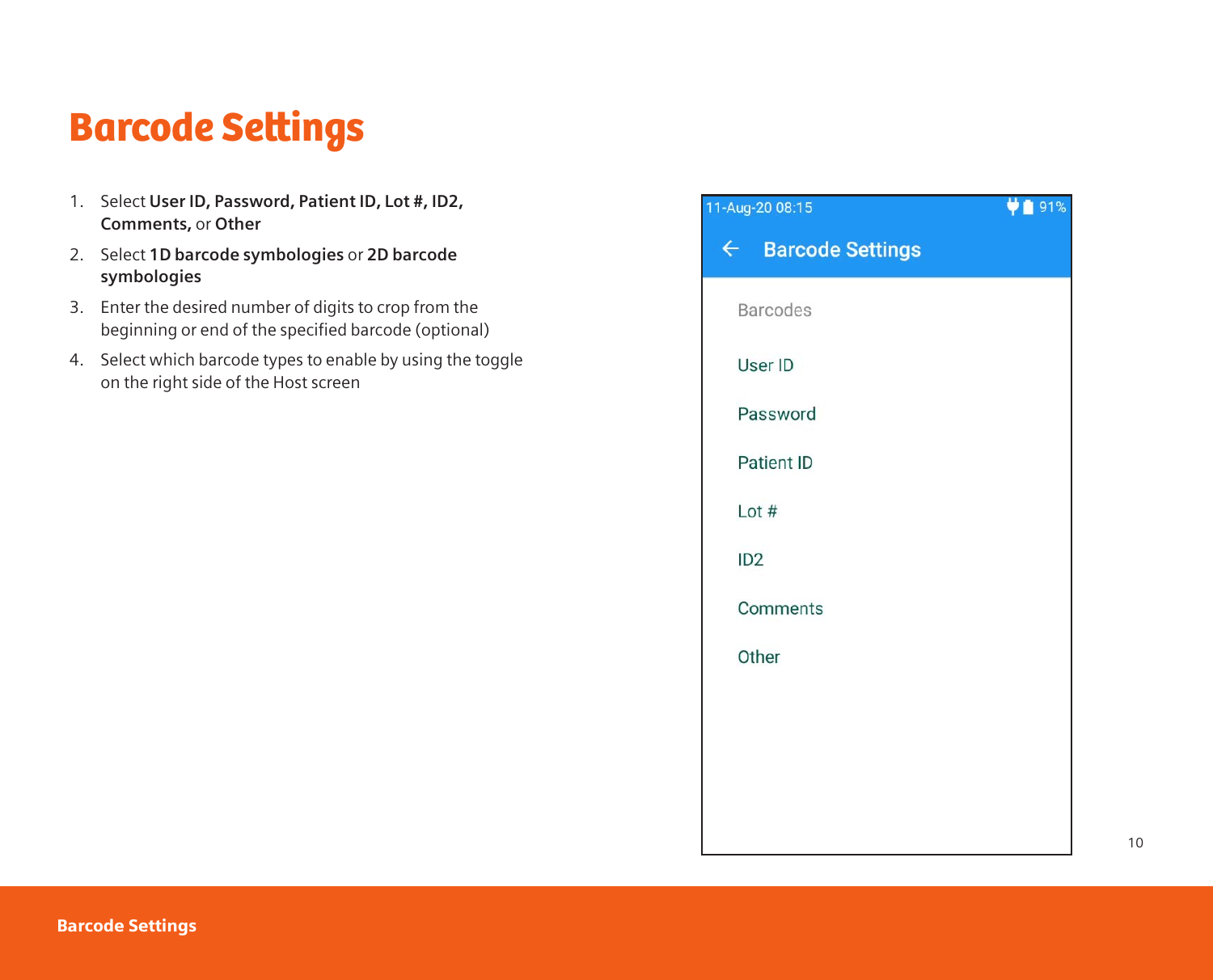### User Management

- 1. Select  $\leftarrow$  to add a new user
- 2. Enter User ID, User name and Password manually or select **Scan** to use a barcode
- 3. Use the toggle on the right side of the Host screen to enable the user
- 4. Use the toggle on the right side of the Host screen to allow the user to perform QA testing
- 5. Use the toggle on the right side of the Host screen to allow the user to perform Host software updates
- 6. Select the expiration date to set when the user account will expire
- 7. Select **SAVE**

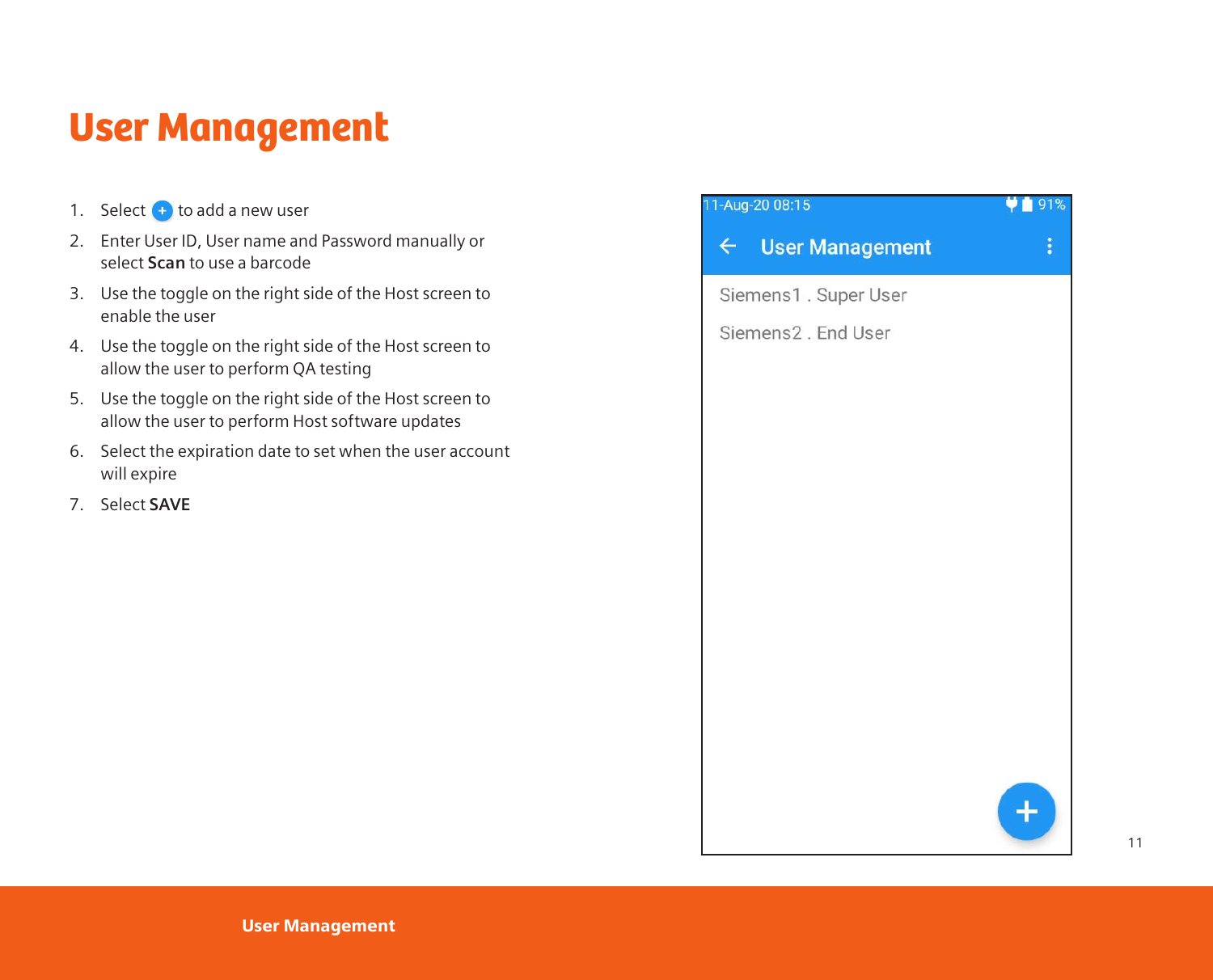## Printing

- 1. Select **Printing options** to use the toggle on the right side of the Host screen to enable or disable print calculated results, print corrected results, print test info, print ranges only if low/high, print QA ranges, and print QA info.
- 2. Select **Printer Management**
- 3. Select  $\bigoplus$  to add a printer
- 4. Select the field for **Printer name**. Select **Scan** or enter printer name manually
- 5. Select the field for **Address**. Select **Scan** or enter printer address manually
- 6. Select the drop down arrow for **Printer type**. Select **Martel LLP1880B-391** or **Other**

| 11-Aug-20 08:16                                      | 91% |
|------------------------------------------------------|-----|
| $\leftarrow$ Printing                                |     |
| Printing options<br>Set printing options             |     |
| Printer Management<br>Add, remove, and edit printers |     |
|                                                      |     |
|                                                      |     |
|                                                      |     |
|                                                      |     |
|                                                      |     |
|                                                      |     |
|                                                      |     |
|                                                      |     |
|                                                      |     |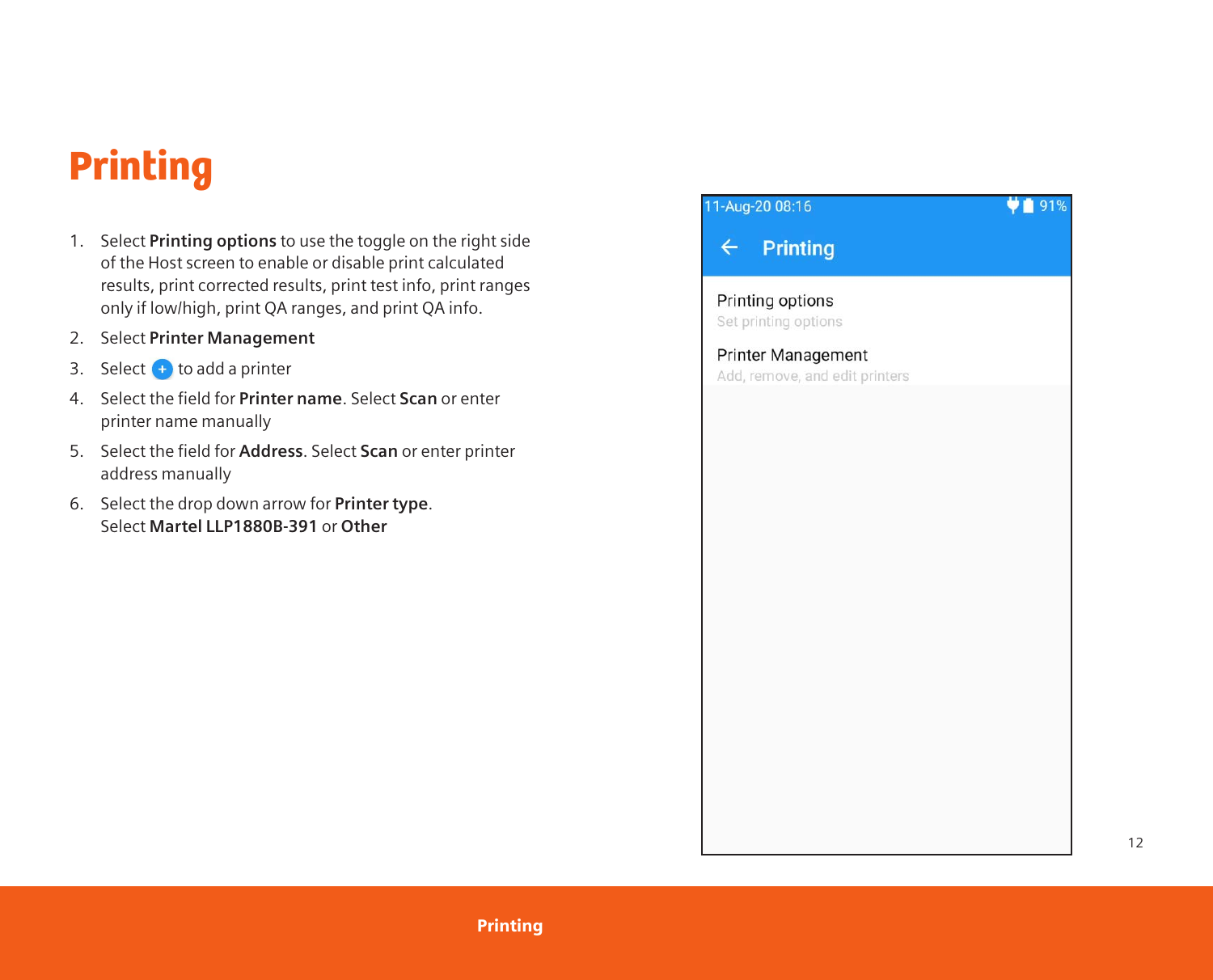#### Reader Settings

- 1. Select **Dedicate** to associate one or more Readers with the Host. This will enable an automatic connection between the Host and Reader after signing in to the Host when the Reader is on and within range.
- 2. Select **Status** to display information about the Reader on the Host
- 3. Select **Update** to update Reader(s) firmware
- 4. Select **Ping** to have the Reader generate an audible beep 5 times

#### 11-Aug-20 08:16

#### **Reader Settings**  $\leftarrow$

Dedicate Associate one or more Readers with this device

 $92%$ 

**Status** View Reader status information

Update Update firmware on one or more Readers

Ping Locate a Reader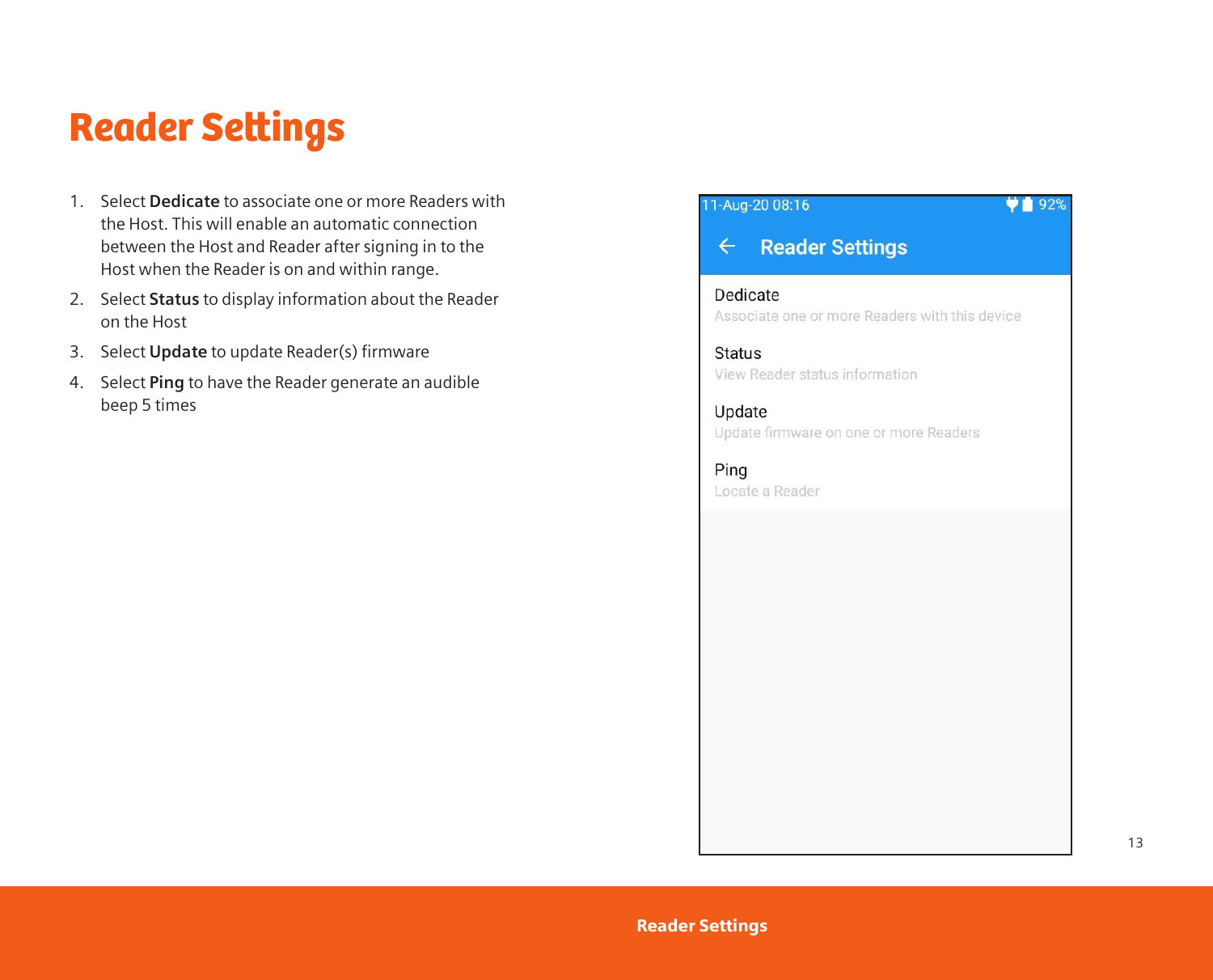#### QA Schedules

QA Schedules can be configured to require a certain number of QC fluid levels or specific QC fluid levels to help meet the compliance requirements of your institution.

- 1. Select the drop down arrow for **Schedule type**. Select the QA option you would like to set a schedule for.
- 2. Select the drop down arrow for **Verification type**. Select **Lock** or **Ask**.
- 3. Select the drop down arrow for **Frequency**. Select **Fixed**, **Weekly**, **Monthly**, or **Bi-annual**.
- 4. Only if setting the Frequency to Fixed, select the drop down arrow for **Schedule time period**. Select **Hours**, **Days**, or **Weeks**. Enter the Schedule time period.
- 5. Only if setting the Frequency to Fixed, select the drop down arrow for **Warning period**. Select **Hours**, **Days**, or **Weeks**. Enter the Warning period
- 6. Only if setting the Verification type to Lock, select the drop down arrow for **Grace period**. Select **Hours**, **Days**, or **Weeks**. Enter the Grace period.

#### **Note:**

The schedule types Quality Control and Calibration Verification require the latest eVAD file installed on the epoc NXS Host. These options are not shown when eVAD is not present.

| 11-Aug-20 08:17              |       | 92% |
|------------------------------|-------|-----|
| QA Schedules<br>$\leftarrow$ |       |     |
|                              |       |     |
| Schedule type                |       |     |
| Electronic QC                |       |     |
|                              |       |     |
| Verification type            |       |     |
| Lock                         |       |     |
|                              |       |     |
| Frequency                    |       |     |
| Fixed                        |       |     |
| Schedule time period         |       |     |
| 8                            | Hours |     |
|                              |       |     |
|                              |       |     |
|                              |       |     |
|                              |       |     |
|                              |       |     |
|                              |       |     |
|                              |       |     |
|                              |       |     |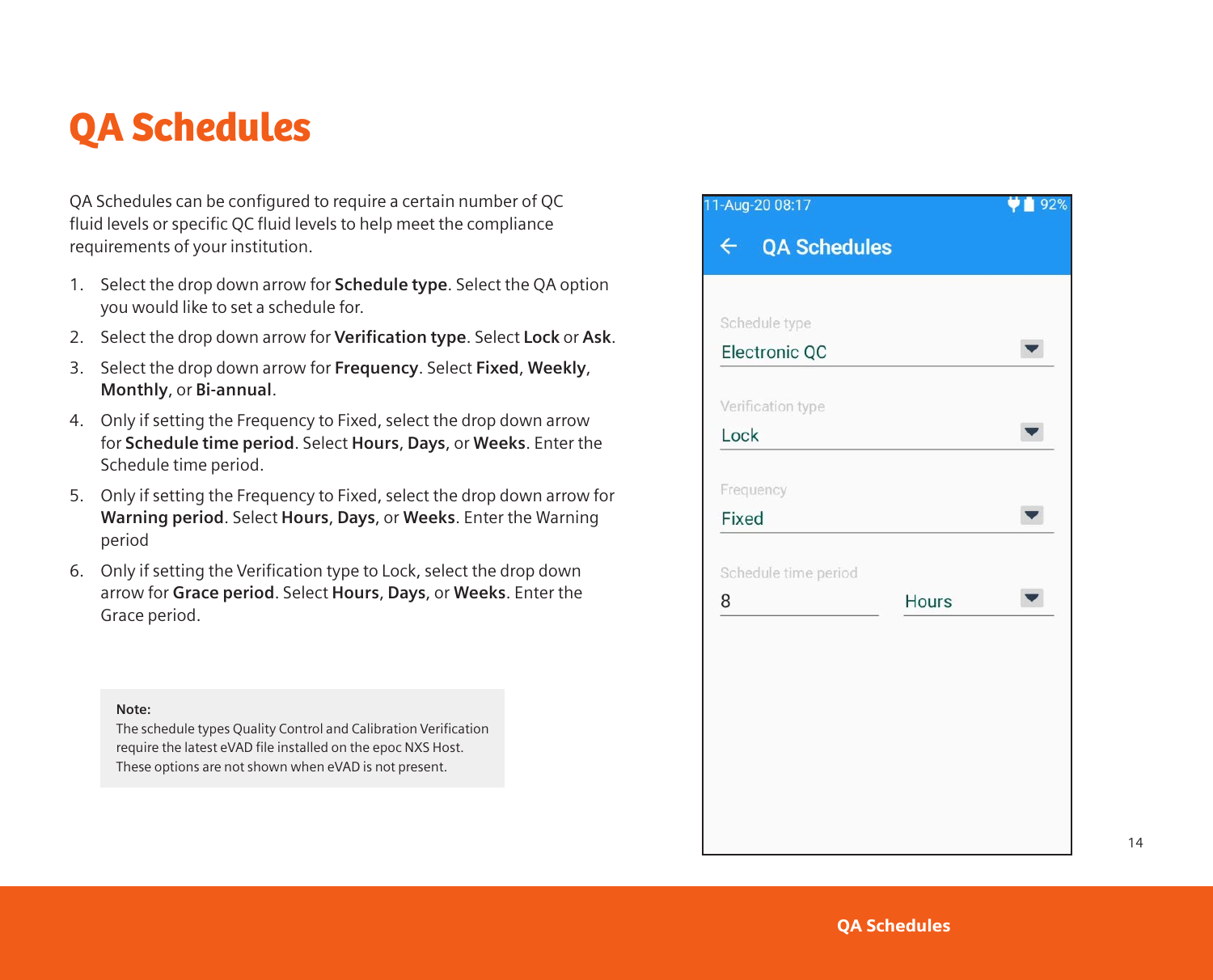### Data Management

- 1. Use the toggle on the right side of the Host screen to enable **Data Management Available?**
- 2. Select the field **Address**. Select **Scan** or enter the Bluetooth or WiFi address of the data manager manually. The IP address must be set using the XXX.XXX.XXX.XXX format, each of the four XXX numbers ranging between 0 and 255
- 3. Select the field **Port**. Select **Scan** or enter the Port number of the data manager. The port number value must be between 1 and 65535
- 4. Select the toggle to right of the Host screen to enable **Secure synchronization**. This is available only when Transport Layer Security (TLS) is enabled on the data manager server.

| 10-Aug-20 15:06            | 91% |
|----------------------------|-----|
| ← Data Management          |     |
| Data Management Available? |     |
| Address                    |     |
| 192.168.0.48               |     |
| Port                       |     |
| 13255                      |     |
| Secure synchronization     |     |
|                            |     |
|                            |     |
|                            |     |
|                            |     |
|                            |     |
|                            |     |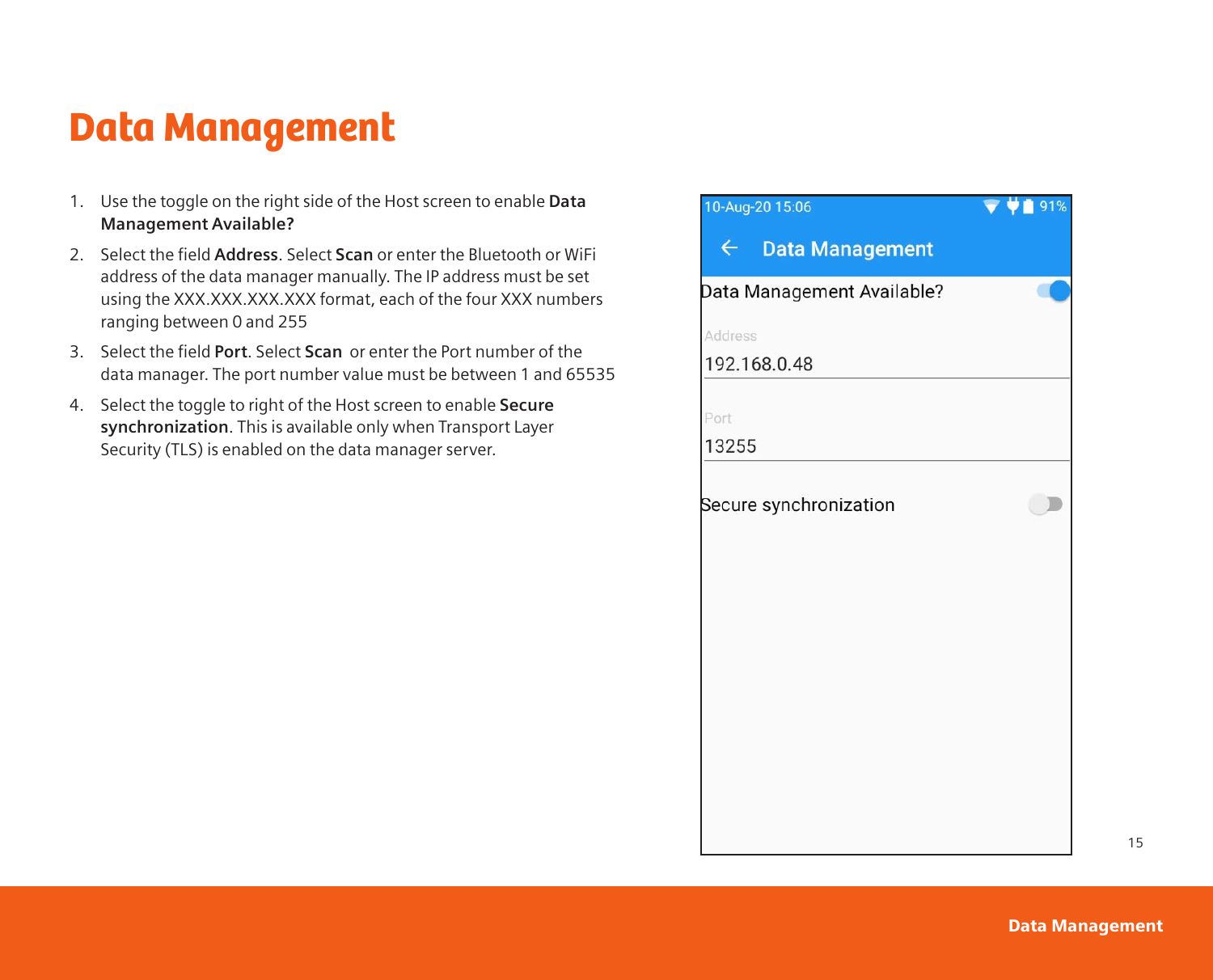### Update Host

epoc System software updates are required periodically. System software is delivered via an "upgrade" file. The System Administrator or ordinary user authorized to upgrade Host must be signed in to perform upgrades. Use one of the options listed below to download a new upgrade file

- 1. **From data manager:** When using a data manager to upgrade, the Data Management Available? must be set to "Yes".
- 2. **From SD Card:** Access the SD Card slot on the side of the epoc NXS Host. Simply insert the SD Card (containing the correct upgrade file) into the SD Slot.
- 3. **From epoc Live Update Service:** When using the Live Update Service to upgrade, the Data Management Available? must be set to "No" and the NXS Host must be connected to a wireless network.

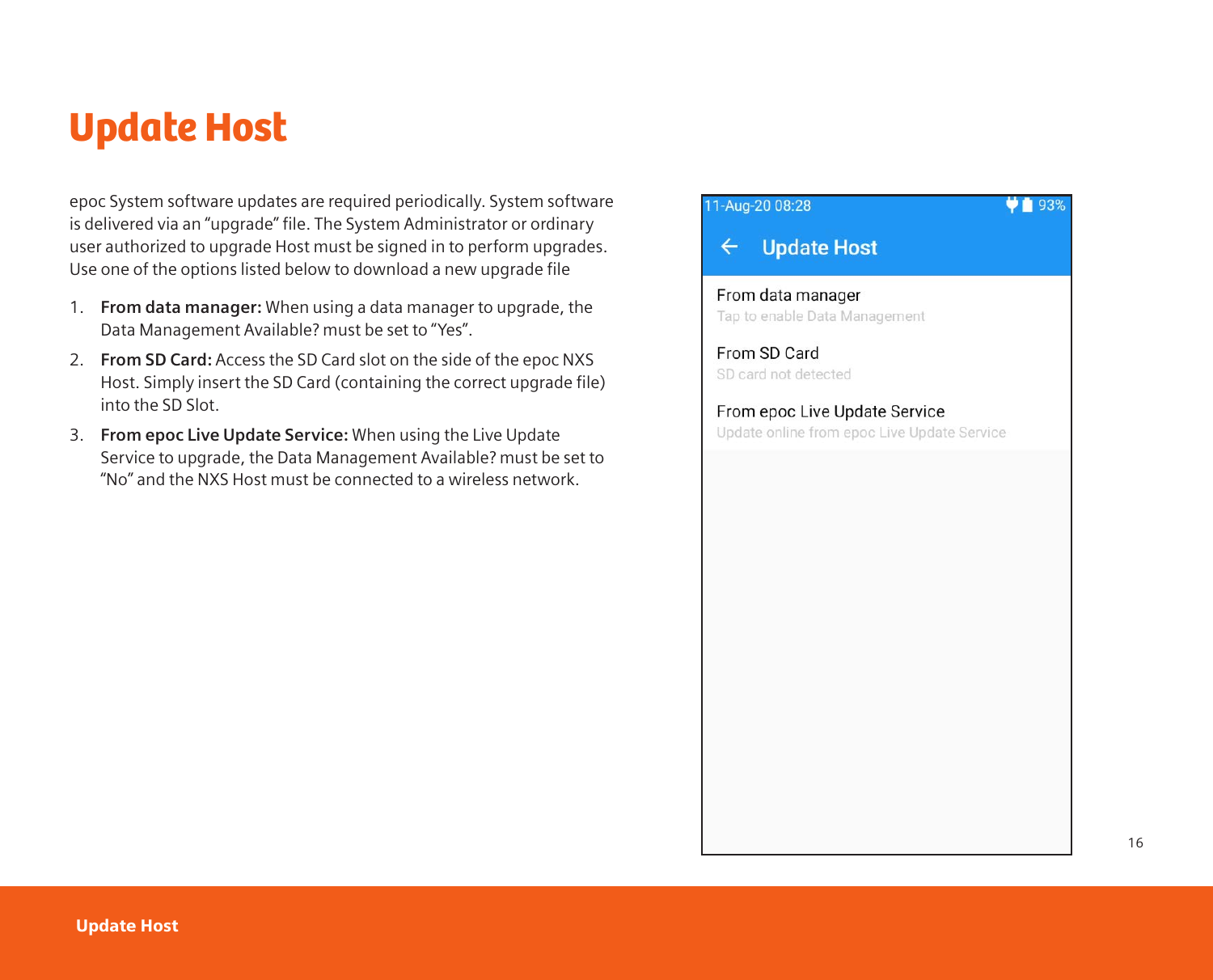## Software and eVAD Updates

Siemens Healthineers releases updated **epoc System software and electronic Value Assignment Datasheets (eVADs)** several times per year. An eVAD file is a single file stored on the epoc Host that contains all current ranges and expiration dates for all valid quality control (QC) fluids, calibration verification (CV) fluids, and sensor configuration versions.

#### Third Party Data Mangers

Consult your Data Manager provider for instructions for performing firmware upgrades to configured Point of Care devices. Software upgrade and eVAD update files for the epoc Host are available from Siemens Document Library.

#### Siemens Healthineers Data Managers (POCcelerator™, UniPOC™)

Users that employ UniPOC or POCcelerator as a data management option will require assistance from Siemens to update both the **epoc System software** and **eVADs**. Additional information can be found in the **POCcelerator™ Configuration Manual for epoc Reader/Host** and **UniPOC™ Configuration Guide for epoc Reader/Host**, available from Siemens Document Library.

#### No Data Manager Present

Follow the instructions found in section 7.19 of the epoc System Manual with epoc NXS Host, available from Siemens Document Library, to perform software upgrades and eVAD updates using the epoc Live Update Service or using an SD Card.